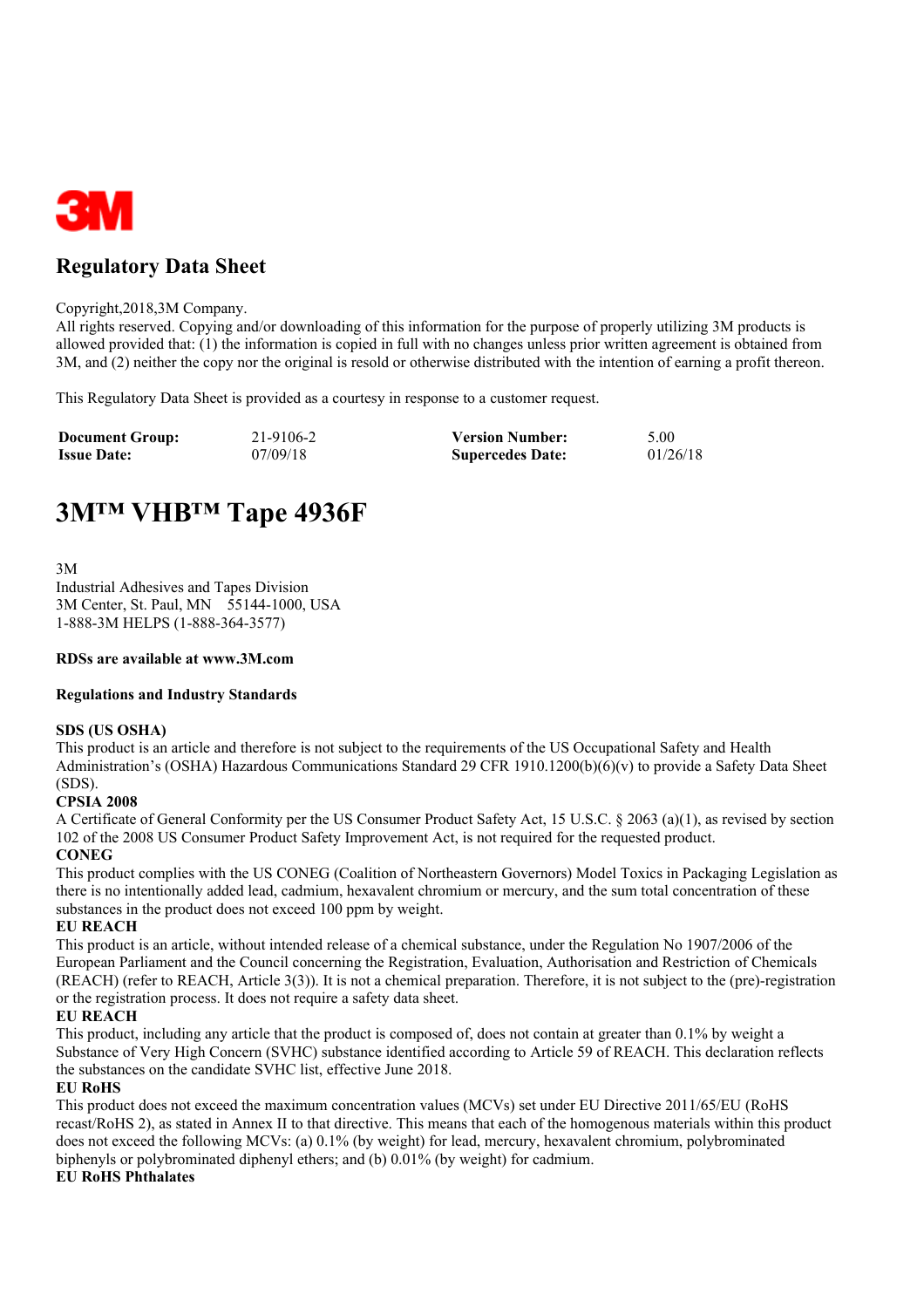This product does not exceed the maximum concentration values (MCVs) for phthalates set under EU Directive 2011/65/EU (RoHS recast/RoHS 2), as amended by EU 2015/863, which applies to finished EEE after July 22, 2019 for Category 1-7, 10- 11 products and after July 22, 2021 for Category 8 and 9 products. This means that each of the homogeneous materials within this product does not exceed the MCV of 0.1% (by weight) for each of the following phthalates: DEHP, BBP, DBP, and DIBP.

#### **China RoHS**

This product or part does not exceed the maximum concentration values (MCVs) in China RoHS GB/T 26572-2011 Requirements of Concentration limits for certain restricted substances in electrical and electronic products, which means that each of the homogeneous materials within this product is below the following MCVs: (a) 0.1% (by weight) for lead and its compounds, mercury and its compounds, hexavalent chromium and its compounds, polybrominated biphenyls or polybrominated diphenyl ethers; and (b) 0.01% (by weight) for cadmium and its compounds.

#### **Conflict Minerals**

Conflict Minerals, which the U.S. Securities and Exchange Commission ("SEC") has defined as gold, columbite-tantalite (coltan), cassiterite, wolframite, or their derivatives (tin, tantalum, or tungsten), are not contained in or are not "necessary to the functionality or necessary to the production" of the above-listed product, as the term "necessary to the functionality or the production" is defined under the SEC's Conflict Minerals Rule. 77 Fed. Reg. 56274 (Sept. 12, 2012).

#### **Fluorinated Greenhouse Gas**

A Fluorinated Greenhouse Gas (or F-Gas) listed under Annex I and II of Regulation (EU) No 517/2014 of the European Parliament and of the Council of 16 April 2014 is not intentionally added to the product, nor is it intentionally used in the manufacture of this 3M product.

#### **Sustainability Advantage: Recycled content**

This product does not contain recycled content.

#### **Sustainability Advantage: Legal Harvesting**

Products and product packaging supplied to 3M Company must comply with laws related to product content, including laws that prohibit use of illegally harvested timber or plant materials. Laws regarding timber and timber products, such as the United States Lacey Act, the European Union Timber Regulation, and the Australia Illegal Logging Prohibition Act, restrict the sales and imports of illegally harvested timber or products derived from such timber (including paper or paper pulp). For more information, refer to

http://solutions.3m.com/wps/portal/3M/en\_US/SD/Supplier/Requirements/SREE/LegalHarvestingLaws/

## **Sustainability Advantage: Solventless or water-based manufacturing process**

This product is made using a solventless or water-based manufacturing process.

#### **Sustainability and 3M**

Go to www.3M.com/sustainability to learn about 3M's programs. 3M is a signatory of the United Nations Global Compact (UNGC).

### **Sustainability and 3M's Code of Conduct**

Go to www.3M.com/businessconduct

#### **Sustainability and 3M Industrial Adhesives & Tapes Division**

3M Industrial Adhesives and Tapes Division manufactures pressure sensitive tapes and liquid adhesive products in multiple facilities worldwide. Go to www.3M.com/IATD to learn about 3M IATD's programs.

#### **Sustainability and Manufacturing Environmental Standards**

All of 3M's manufacturing operations worldwide are required to have an Environmental Management System (EMS) in place. Most of these facilities are ISO 14001 registered through a third party. As of May 1, 2013, 3M held 147 ISO certifications worldwide including 14 country-wide or multi-site certificates, 3 RC 14001 certificates (Responsible Care®) and 1 RCMS certificate (Responsible Care® Management System).

#### **Quality and ISO Certification**

3M Industrial Adhesives and Tapes Division is ISO 9001:2008 registered. Its manufacturing facilities are ISO 9001 registered and where appropriate, ISO/TS 16949 registered.

### **Sustainability and Quality at 3M Product Manufacturing (VHB™)**

US production of 3M™ VHB™ Tapes include Knoxville, IA and Hutchinson, MN. Go to http://www.3m.com/3M/en\_US/country-us/about-3m/ to learn more about sustainability programs at these plants.

Responsible Tape Manufacturer, PSTC.

#### **California Proposition 65**

This product is an industrial product manufactured outside of California. It has not been assessed for consumer sale or use. Contact the manufacturer if more information is needed for your use.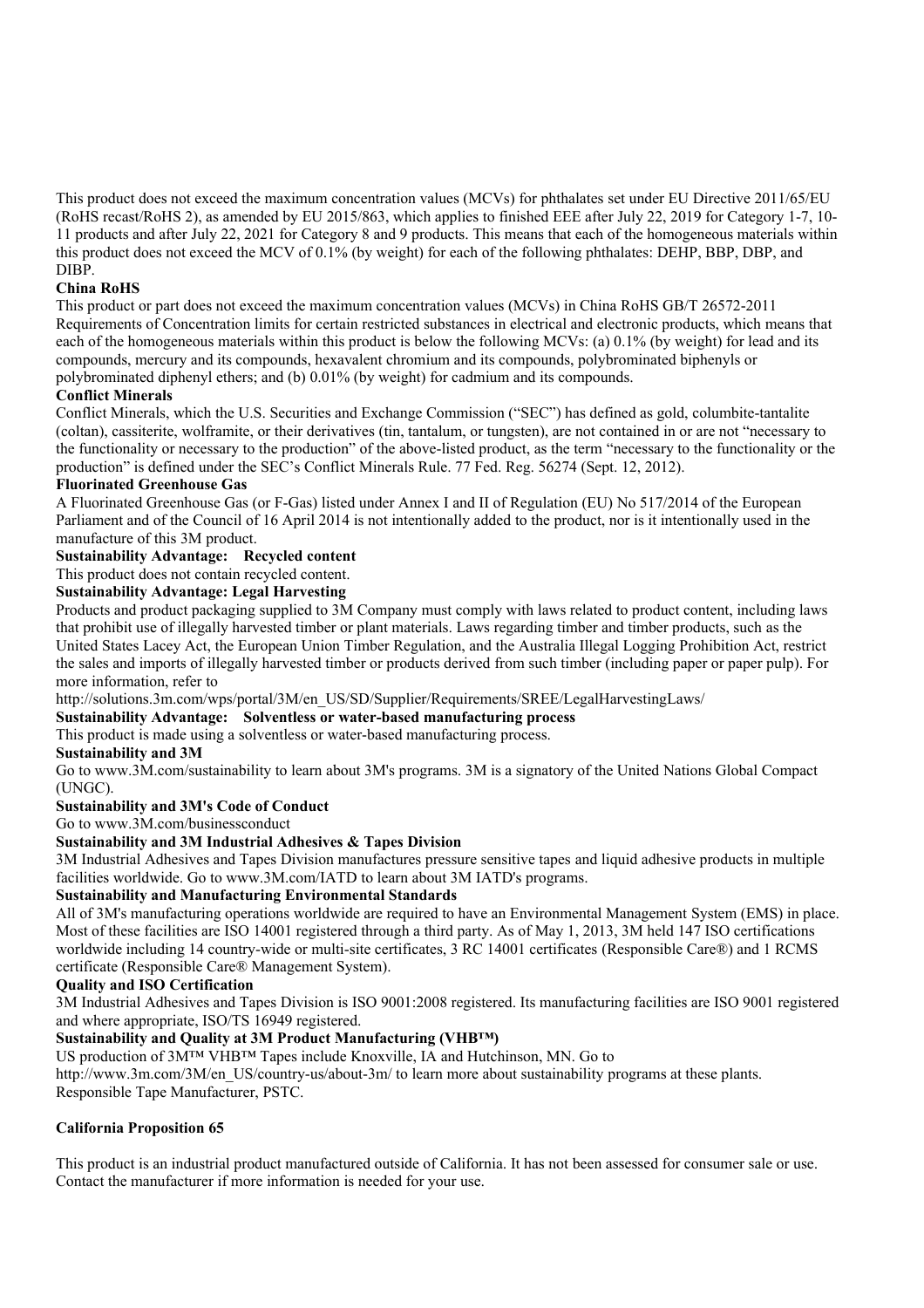#### **Chemicals and/or Compounds of Interest**

**Alkylphenol (AP)** : This chemical or chemical compound is not intentionally added. **Alkylphenolethoxylates (APE)** : This chemical or chemical compound is not intentionally added. **Antimony and (Sb) Compounds** : This chemical or chemical compound is not intentionally added. **Arsenic and (As) Compounds** : This chemical or chemical compound is not intentionally added. **Asbestos** : This chemical or chemical compound is not intentionally added. **Azo Colorants** : This chemical or chemical compound is not intentionally added. **Beryllium and (Be) Compounds** : This chemical or chemical compound is not intentionally added. **Bismuth and (Bi) Compounds** : This chemical or chemical compound is not intentionally added. **Bisphenol A (BPA)** : This chemical or chemical compound is not intentionally added. **Butyl Benzyl Phthalate (BBP)** : This chemical or chemical compound is not intentionally added. **Cadmium and (Cd) Compounds** : This chemical or chemical compound is not intentionally added. **Chlorinated Paraffins, Short Chain** : This chemical or chemical compound is not intentionally added. **Crystalline Silica** : This chemical or chemical compound is not intentionally added. **Decabromodiphenyl Ether (Deca-BDE)** : This chemical or chemical compound is not intentionally added. **Dibutyl Phthalate (DBP)** : This chemical or chemical compound is not intentionally added. **Dibutyl Tin Compounds** : This chemical or chemical compound is not intentionally added. **Di(2-Ethylhexyl) Phthalate (DEHP)** : This chemical or chemical compound is not intentionally added. **Diisodecyl Phthalate (DIDP)** : This chemical or chemical compound is not intentionally added. **Diisononyl Phthalate (DINP)** : This chemical or chemical compound is not intentionally added. **Di-n-Octyl Phthalate (DNOP)** : This chemical or chemical compound is not intentionally added. **Dioxins and Furans** : This chemical or chemical compound is not intentionally added. **Flame Retardants (not PBB or PBDE)** : This chemical or chemical compound is not intentionally added. **Formaldehyde** : This chemical or chemical compound is not intentionally added. **Genetically Modified Organisims (GMOs)** : This chemical or chemical compound is not intentionally added. **Halogenated Compounds** : This product is known to contain this chemical or chemical compound. **Hexavalent Chromium and (Cr+6) Compounds** : This chemical or chemical compound is not intentionally added. **Lead and (Pb) Compounds** : This chemical or chemical compound is not intentionally added. **Materials of Human or Animal Origin** : This chemical or chemical compound is not intentionally added. **Melamine** : This chemical or chemical compound is not intentionally added. **Mercury and (Hg) Compounds** : This chemical or chemical compound is not intentionally added. **Musk Xylene** : This chemical or chemical compound is not intentionally added. **Natural Rubber Latex** : This chemical or chemical compound is not intentionally added. **Nickel and (Ni) Compounds** : This chemical or chemical compound is not intentionally added. **Nonylphenol (NP)** : This chemical or chemical compound is not intentionally added. **Nonylphenol Ethoxylates (NPE)** : This chemical or chemical compound is not intentionally added. **Organotin Compounds** : This chemical or chemical compound is not intentionally added. **Ozone Depleting Chemicals (ODCs)** : This chemical or chemical compound is not intentionally added. **Perfluorooctane Sulfonate (PFOS)** : This chemical or chemical compound is not intentionally added. **Perfluorooctanoic Acid (PFOA)** : This chemical or chemical compound is not intentionally added. **Phthalates** : This chemical or chemical compound is not intentionally added. **Polycyclic Aromatic Hydrocarbons (PAHs)** : This chemical or chemical compound is not intentionally added. **Polybrominated Biphenyls (PBB)** : This chemical or chemical compound is not intentionally added. **Polybrominated Diphenylethers (PBDE)** : This chemical or chemical compound is not intentionally added. **Polychlorinated Biphenyls (PCBs)** : This chemical or chemical compound is not intentionally added. **Polychlorinated Naphthalenes (>3 Chlorine Atoms)** : This chemical or chemical compound is not intentionally added. **PVC (Polyvinyl Chloride)** : This chemical or chemical compound is not intentionally added. **Radioactive Substance** : This chemical or chemical compound is not intentionally added. **Selenium and (Se) Compounds** : This chemical or chemical compound is not intentionally added. **Tetrabromobisphenol A (TBBA)** : This chemical or chemical compound is not intentionally added. **Tributyl Tin Compounds** : This chemical or chemical compound is not intentionally added. **Triphenyl Tin Compounds** : This chemical or chemical compound is not intentionally added.

**Disclaimers:**The information provided in this document related to material content represents 3M's knowledge and belief, which may be based in whole or in